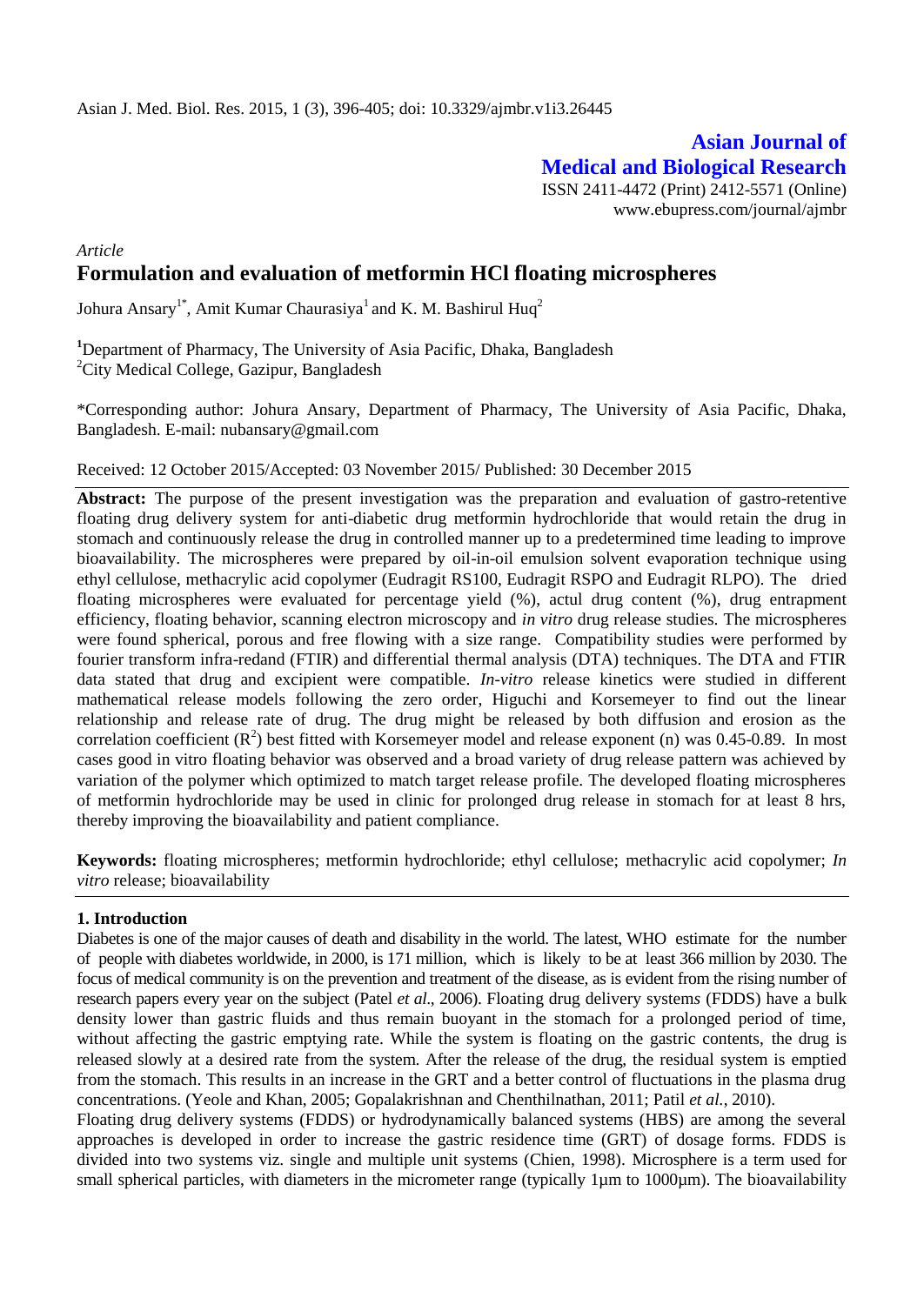of riboflavin CR-GRDF is significantly enhanced in comparison to the administration of non-GRDF CR polymeric formulations (Gudis and Sakamoto, 2005). Gastro retentive dosage forms are designed to retain in the stomach for a prolonged time and release their active ingredients and thereby enable sustained and prolonged input of the drug to the upper part of the gastrointestinal tract (Garg and Gupta, 2008).

Oral controlled release drug delivery increases interest in pharmaceutical field to achieve improved therapeutic advantages, such as ease of dosing administration, patient compliance and flexibility in formulation (Nayak *et al.*, 2010). After oral administration, drug delivery is retained in the stomach and release the drug in a controlled manner, so that the drug is supplied continuously to its absorption sites in the gastrointestinal tract (GIT). But oral sustained drug delivery formulations show some limitations connected with the gastric emptying time; variants and prompt gastrointestinal transit could result in incomplete drug release from the device into the absorption window leading to diminished efficacy of the administered dose (Streubel *et al.*, 2003). To overcome these limitations several controlled oral drug delivery systems with prolonged gastric residence times including floating drug dosage systems is recently reported. (Baumgarter *et al.,* 2000, Singh and Kim, 2000).

Metformin is an insulin-sensitizing, anti- diabetic drug from the Biguanide class of oral anti-hyperglycemic agent. Metformin HCl is 50-60% is a safe drug and it has a half-life of 1.5-3 hrs. It is not absorbed completely and poses low bioavailability problem. Almost 80-100% of the drug is excreted unchanged. The total daily requirement of metformin HCl is 1.5-3g, which leads to high incidence of GI side effects and toxicity .The slow but complete drug release in the stomach increase bioavailability of the drug as well its complete utilization which result in lower dose and GI side effects. Keeping the above facts in consideration the present study is performed with a view to formulate and evaluate floating microsphere of metformin hydrochloride in order to maintain a sustained drug concentration for longer period of time.

#### **2. Materials and Methods**

#### **2.1. Sample collection**

Metformin hydrochloride was a gift sample from Popular Parma, Bangladesh. Ethyl cellulose (14 cps), Eudragit RS-100, Eudragit RSPO and Eudragit RLPO were collected from Eskayef Bangladesh Limited, Bangladesh. Dichloromethane, ethanol, cyclohexen, sodium hydroxide, potassium dihydrogen phosphate, distilled water was collected from Pharmaceutics research lab. All other chemicals were of analytical grade.

#### **2.2. Preparation of microsphere**

Floating microspheres containing highly water-soluble metformin HCl were prepared by non-aqueous emulsion solvent evaporation method using ethyl cellulose, Eudragit RS100 Eudragit RLPO and RSPO. Some quantities of polymer (s) in combination of ethanol and dichloromethane were weighed at a ratio of 2:1 in a volumetric flask. Then appropriately weighed metformin HCl was added in the internal phase slowly and stirrer for 20-30 minutes. After proper mixing prepared polymeric phase was added drop wise to the external phase. The drug polymer mixture was then slowly introduced into 70 ml liquid paraffin previously emulsified with 1% Span 80, while stirring at 600 rpm held by the mechanical stirrer equipped with a three-blade propeller, at room temperature. The whole system was stirred for 3 hrs. The prepared microspheres were kept undisturbed for few minutes to allow settling. The settled microspheres are then washed several times with cyclo-hexen. The washed microspheres were dried in an oven at room temperature not exceeding  $25^{\circ}$ C. The various batches of floating microspheres were prepared as follow and subsequently stored in desiccators over fused calcium chloride as shown in Table 1.

#### **2.3. Determination of drug content**

An accurately weighed quantity of the floating microspheres equivalent to 20mg of drug was taken for evaluation. The amount of drug entrapped was estimated by crushing the microspheres and extracting with aliquots of phosphate buffer (pH 6.8) repeatedly. The extract was transferred to a 100ml volumetric flask and the volume was made up using phosphate buffer (pH 6.8). The solution was filtered and the absorbance was measured after suitable dilution at 233 nm by using UV-visible spectrophotometer. The drug content was estimated in triplicate using a calibration curve constructed in the same solvent.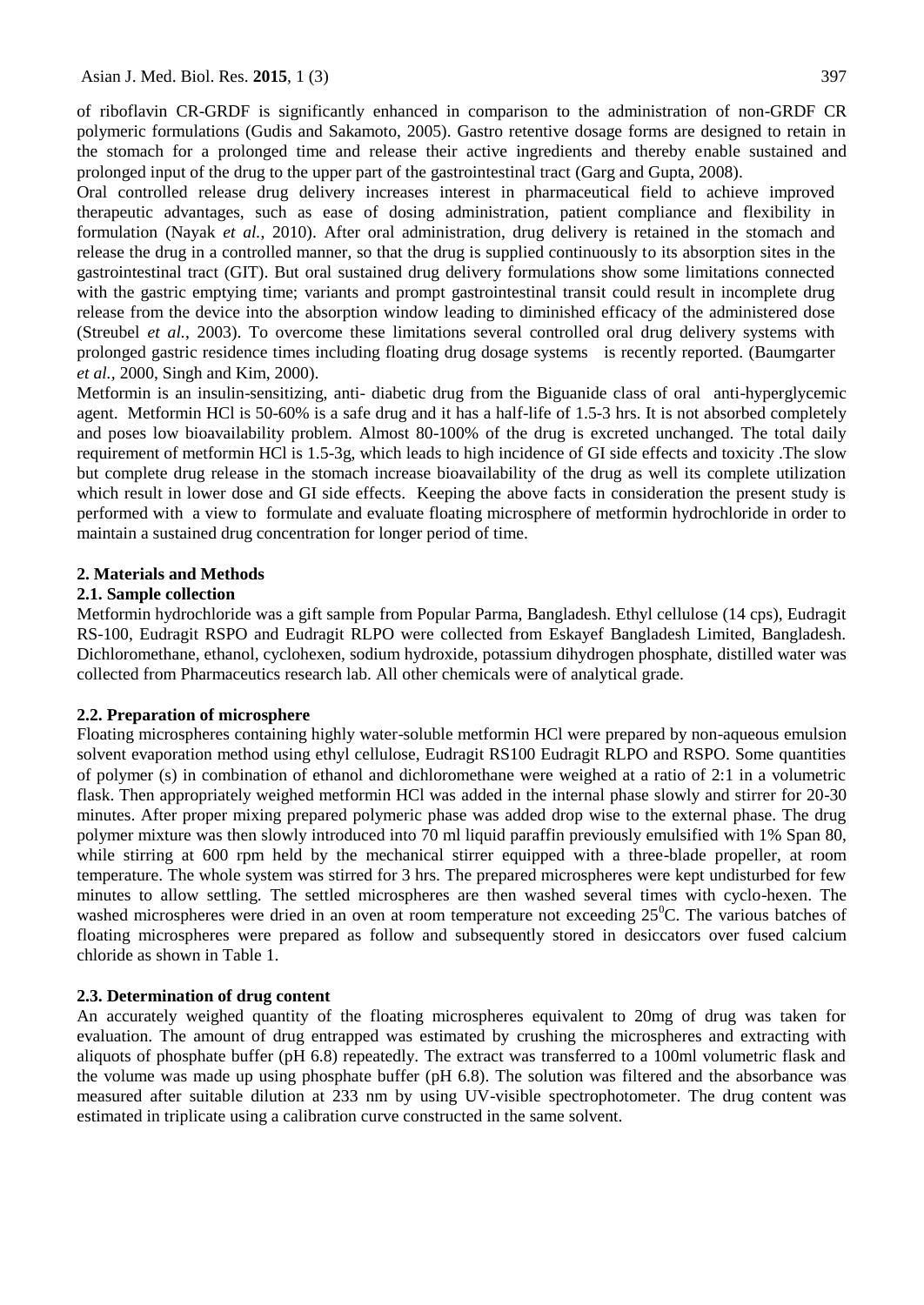# **2.4. Determination of percentage yield**

The prepared microspheres were collected and weighed. The measured weight was divided by the total amount of all non- volatile components which were used for the preparation of the microspheres. The yield percentage was determined with the following formula of Patel *et al.* (2009):

Weight of microspheres

Yield  $(\% ) =$   $\frac{100}{200} \times 100$ 

Total expected weight of drug and polymer

# **2.5. Estimation of drug entrapment efficiency (DEE)**

Amount of drug entrapped in to the microspheres is determined by using the formula.

(%) Yield

% Drug entrapment efficiency (DEE) =  $\sim$  x100

Actual drug loaded

# **2.6. Buoyancy determination**

The microspheres about (0.3 g) was weighed and were spread over the surface of USP dissolution type II apparatus which was filled with 900 ml of 0.1 N HCl containing 0.02% of Tween 80. The medium was agitated with a paddle rotating at 100 rpm. The floating and the settled portions of microspheres were recovered separately. The microspheres were dried and weighed. Buoyancy percentage was calculated as the ratio of the mass of the microspheres that remained floating and total mass of the microspheres **(**Debjit *et al.*, 2009).

Weight of floating microspheres after time

Buoyancy  $(\%) =$  X 100

Initial weigh of microspheres

# **2.7.** *In-vitro* **drug release study from metformin HCl loaded floating microspheres**

In-vitro dissolution study was performed in a paddle type (Type II) dissolution apparatus. Weighed amount of microspheres containing 100mg drug was taken from each batch of formulation for dissolution purpose. Phosphate buffer of pH 6.8 was used as dissolution media, paddle speed was set at 100 rpm and temperature was maintained fixed at 37°C. The dissolution process was carried out for 8 hours and 5 ml dissolution sample from each dissolution media was withdrawn at a predetermined intervals of  $1<sup>st</sup>$  hour,  $2<sup>nd</sup>$  hour,  $4<sup>th</sup>$  hour,  $5<sup>th</sup>$  hour,  $6<sup>th</sup>$  hour,  $7<sup>th</sup>$  hour and  $8<sup>th</sup>$  hour. Each and every time 5 m1 of dissolution sample was compensated by fresh 5 m1 phosphate buffer (pH 6.8). Dissolution samples were withdrawn, filtered and taken in test tubes. The dissolution samples were then analyzed spectrophotometrically in a UV-VIS spectrophotometer at 233 nm. The dissolution studies were carried out in triplicate and then mean values were plotted as percentage cumulative drug release against time. The dissolution studies were repeated using 0.1 N HCI as dissolution medium.

# **2.8. Kinetics of drug release**

To study the drug release kinetics, data obtained from in-vitro release were plotted in various kinetic models such as zero order equation, Higuchi kinetics and Korsmeyer– Peppas equation. If n value is 0.45 or less, the release mechanism follows "Fickian diffusion" and higher values of 0.45 to 0.89 for mass transfer follow a nonfickian model (anomalous transport). The drug release follows Higuchi model of drug release and case II transport if the n value is 0.89. For the values of n higher than 0.89, the mechanism of drug release is regarded as super case II transport. The model is used to analyze the release of pharmaceutical polymeric dosage forms when the release mechanism is not known or more than one type of release phenomenon was involved. The n value could be obtained from slop of the plot of log cumulative % of drug released Vs log time.

# **2.9. IR spectroscopy**

The Fourier transform infra-red analysis was conducted for the analysis of drug polymer interaction and stability of drug during microencapsulation process. Fourier transform infra-red spectrum of pure metformin hydrochloride and floating microspheres (formulation) were recorded. FTIR spectra of pure drug and drugpolymer mixture were obtained in KBr pellets using FT-IR 8400S (SHIMADZU, Japan). FTIR spectra was recorded between 400 to 4000 cm<sup>-1</sup>. The resolution was  $2 \text{ cm}^{-1}$ .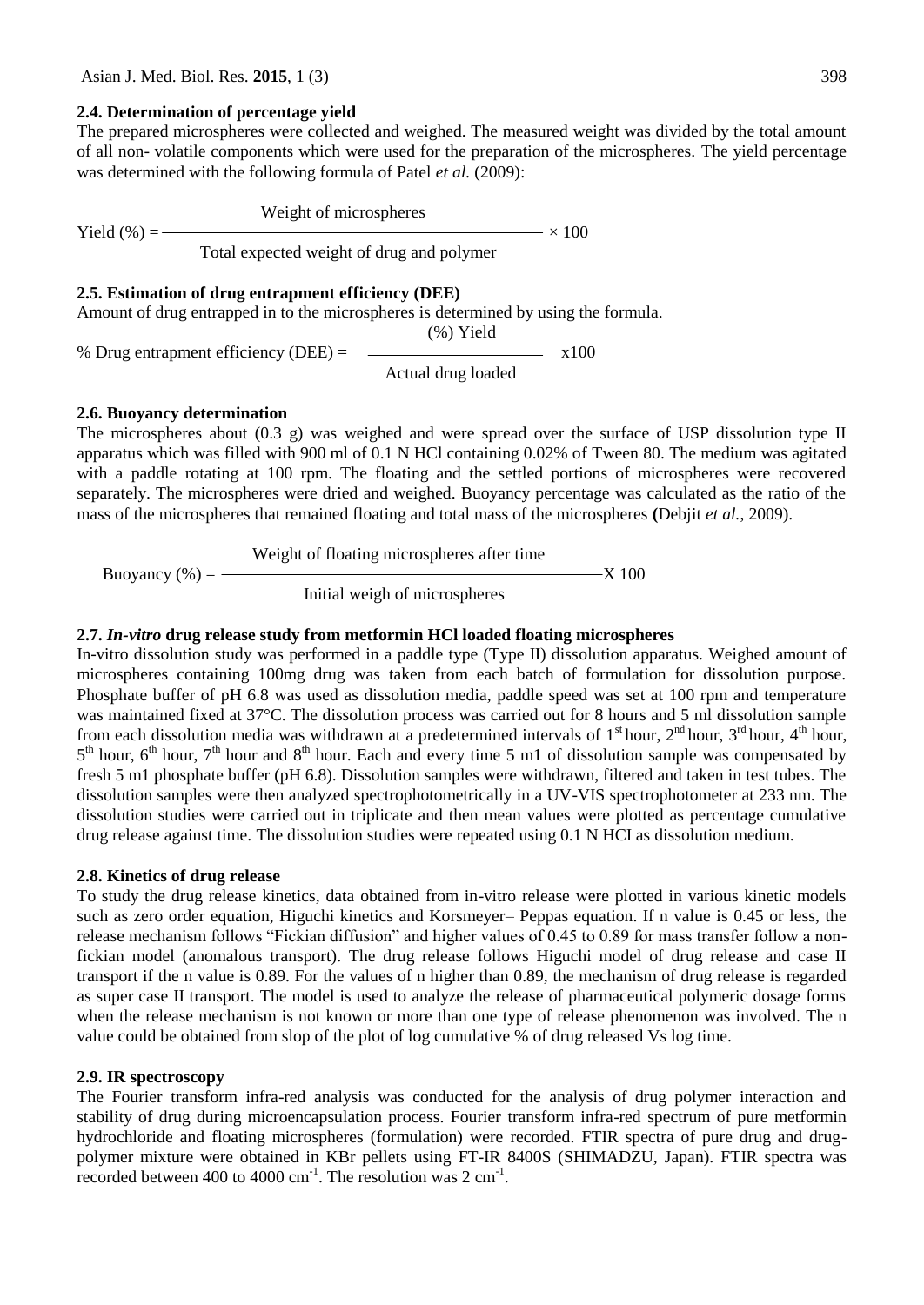# **2.10. Surface morphology**

Surface nature of floating microspheres was examined with the help of Scanning Electron Microscope (JEOL, JSM-6490 LA, Japan).The floating microspheres were dried completely before examination SEM was done at different magnifications of 20 kV X 40, 20 kV X 100, 20 kV X 200, 20 kV X 500 to examine the surface picture and size of the microcapsules that changed from formula to formula.

# **2.11. Differential thermal analysis (DTA)**

Differential thermal analysis or DTA is a thermo analytical technique in which the difference in the amount of heat required to increase the temperature of a sample and reference is measured as a function of temperature. The drug-polymer interaction was studied by DTA analysis. The crystallinity and amorphicity of individual components were further tested by differential Thermal Analysis (Seiko Japan. DSC model 6300). Sample were sealed in platinum pans and the DTA thermo grams were reported at a constant heating rate of 20ºC/ min over the temperature range of 20 to 600 ºC.

| <b>Formulation code</b> | Draw:<br><b>Polymer</b> | Drug<br>(gm) | EC<br>(gm) | <b>EuRS</b><br><b>100</b><br>(gm) | <b>EuRSPO</b><br>(gm) | Eu<br><b>RLPO</b><br>(gm) |
|-------------------------|-------------------------|--------------|------------|-----------------------------------|-----------------------|---------------------------|
| MF <sub>1</sub>         | 1:1                     | 0.5          | 0.25       | 0.25                              | ------                | ------                    |
| MF <sub>2</sub>         | 1:3                     | 0.5          | 1.00       | 0.50                              | ----                  | -----                     |
| MF <sub>3</sub>         | 1:5                     | 0.5          | 1.50       | 1.00                              | ----                  | -----                     |
| MF <sub>4</sub>         | 1:1                     | 0.5          |            | ----                              | 0.25                  | -----                     |
| MF <sub>5</sub>         | 1:3                     | 0.5          |            | ----                              | 1.00                  | -----                     |
| MF <sub>6</sub>         | 1:5                     | 0.5          |            | ----                              | 1.50                  | -----                     |
| MF <sub>7</sub>         | 1:1                     | 0.5          |            |                                   |                       | 0.25                      |
| $MF_8$                  | 1:3                     | 0.5          |            |                                   |                       | 1.00                      |

**Table 2. Results on percentage yield, drug content (mg), drug loading in microsphere (mg) and entrapment efficiency (%).**

| <b>Formulation</b> | Actual<br>drug      | loaded | <b>Entrapment</b><br>in | Percentage yield | Buoyancy $(\% )$ |
|--------------------|---------------------|--------|-------------------------|------------------|------------------|
| code               | microsphere $(\% )$ |        | efficiency $(\% )$      | $(\%)$           |                  |
| MF1                | 18.84               |        | 75.35                   | 86.23            | 86.0             |
| MF <sub>2</sub>    | 14.83               |        | 89.04                   | 87.88            | 89.0             |
| MF3                | 10.64               |        | 85.12                   | 91.06            | 92.6             |
| MF4                | 17.09               |        | 68.37                   | 80.5             | 85.9             |
| MF <sub>5</sub>    | 15.21               |        | 80.33                   | 85.66            | 94.31            |
| MF <sub>6</sub>    | 11.28               |        | 90.23                   | 88.81            | 90.56            |
| MF7                | 14.16               |        | 84.65                   | 74.9             | 88.9             |
| MF8                | 11.35               |        | 92.10                   | 78.56            | 91.2             |
| MF9                | 10.09               |        | 96.74                   | 80.77            | 93.37            |

**Table 3. Kinetic data for zero order, Higuchi and Korsmeyer peppas model.**

| Code            | Zero order |       |       | <b>Higuchi</b> |       | Korsmeyer      |          |
|-----------------|------------|-------|-------|----------------|-------|----------------|----------|
|                 | k0         | $R^2$ | k     | $R^2$          | N     | $\mathrm{R}^2$ |          |
| $MF_1$          | 10.4       | 0.989 | 31.51 | 0.966          | 0.767 | 0.991          | $-0.76$  |
| MF <sub>2</sub> | 9.537      | 0.961 | 29.16 | 0.976          | 0.689 | 0.976          | $-0.709$ |
| MF <sub>3</sub> | 8.457      | 0.988 | 25.54 | 0.959          | 0.852 | 0.99           | $-0.929$ |
| MF <sub>4</sub> | 8.793      | 0.983 | 26.47 | 0.959          | 0.735 | 0.986          | $-0.798$ |
| MF <sub>5</sub> | 8.999      | 0.974 | 26.93 | 0.963          | 0.741 | 0.993          | $-0.784$ |
| $MF_6$          | 7.961      | 0.916 | 26.47 | 0.919          | 0.483 | 0.992          | $-0.582$ |
| MF <sub>7</sub> | 8.359      | 0.768 | 28.27 | 0.935          | 0.652 | 0.968          | $-0.734$ |
| $MF_8$          | 9.119      | 0.948 | 26.93 | 0.963          | 0.736 | 0.991          | $-0.773$ |
| $Mf_{9}$        | 7.587      | 0.979 | 23.12 | 0.967          | 0.483 | 0.992          | $-0.582$ |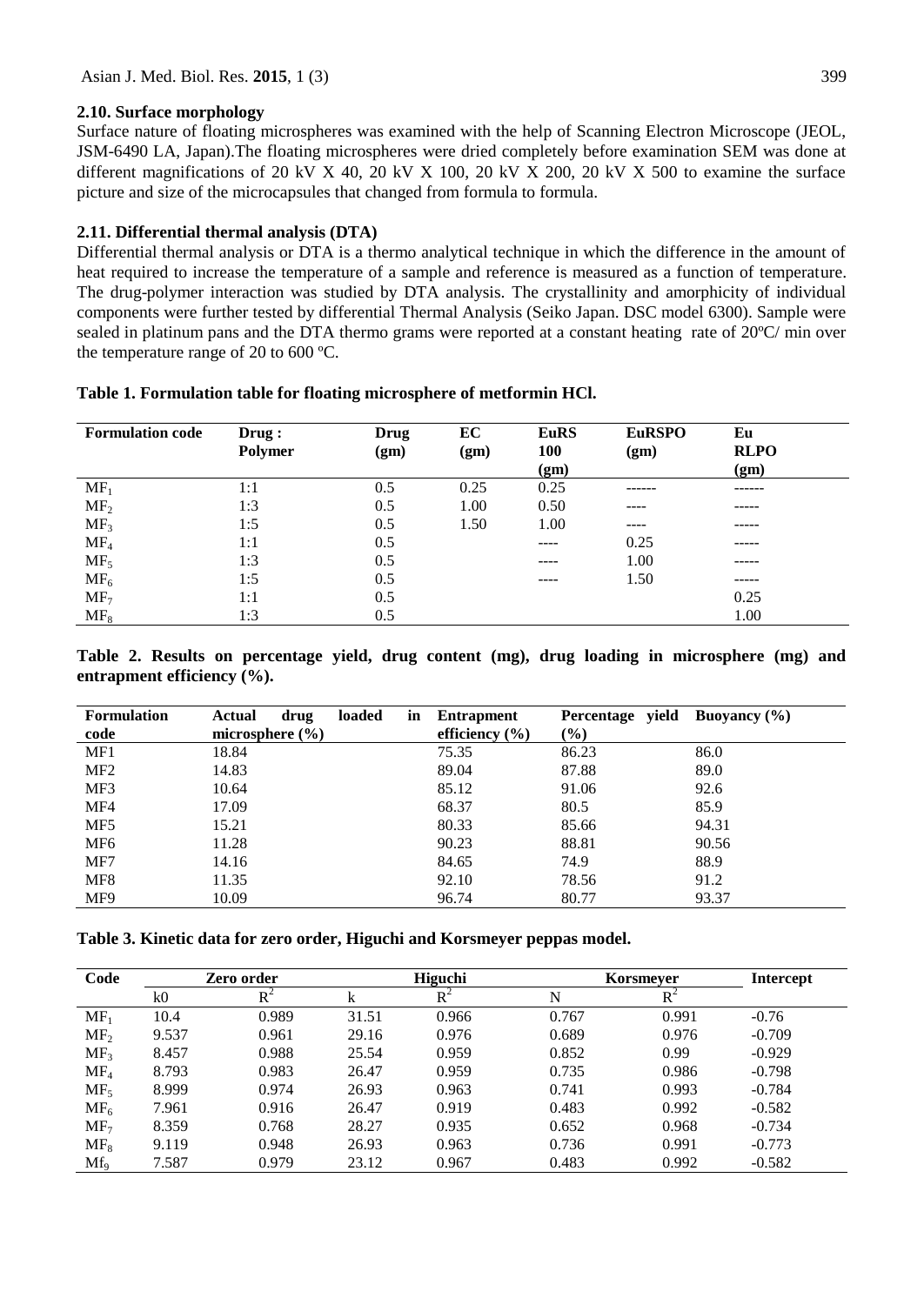

**Figure 1. In-vitro release profile in 0.1 N HCl and zero order graph of metformin HCl microspheres.**



**Figure 2. Higuchi release kinetics profile.**



**Figure 3. Korsmeyer peppas release kinetics.**



**Figure 4.** *In-vitro* **release studies of metformin HCl microsphere 0.1 N HCl.**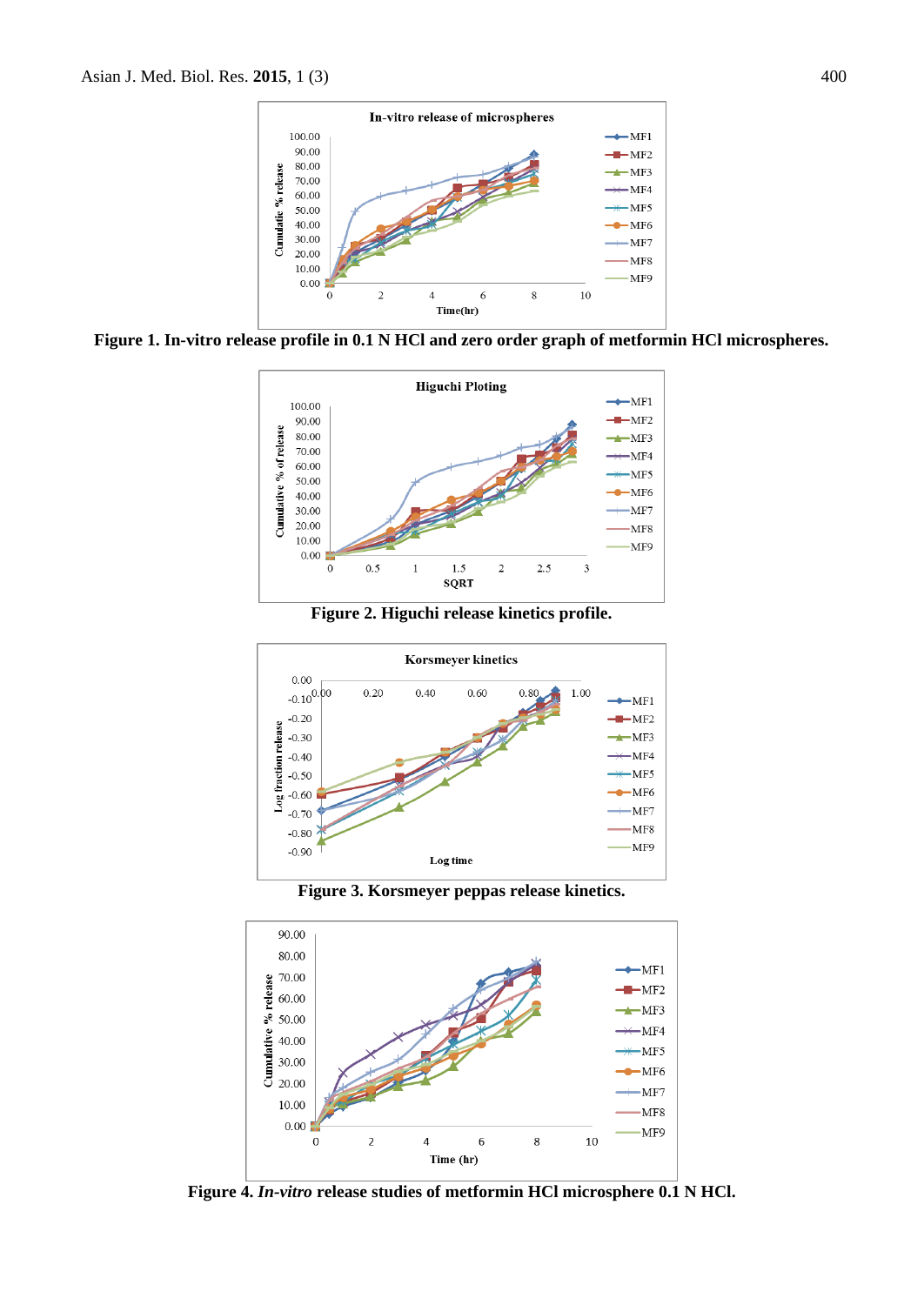



10 30 SEI

 $50 \mu m$ 

**X500** 



**Figure 6. Differential thermal analysis DTA of pure metformin HCl.**



**Figure 7. Differential thermal analysis DTA of metformin loaded microspheres formulation MF5.**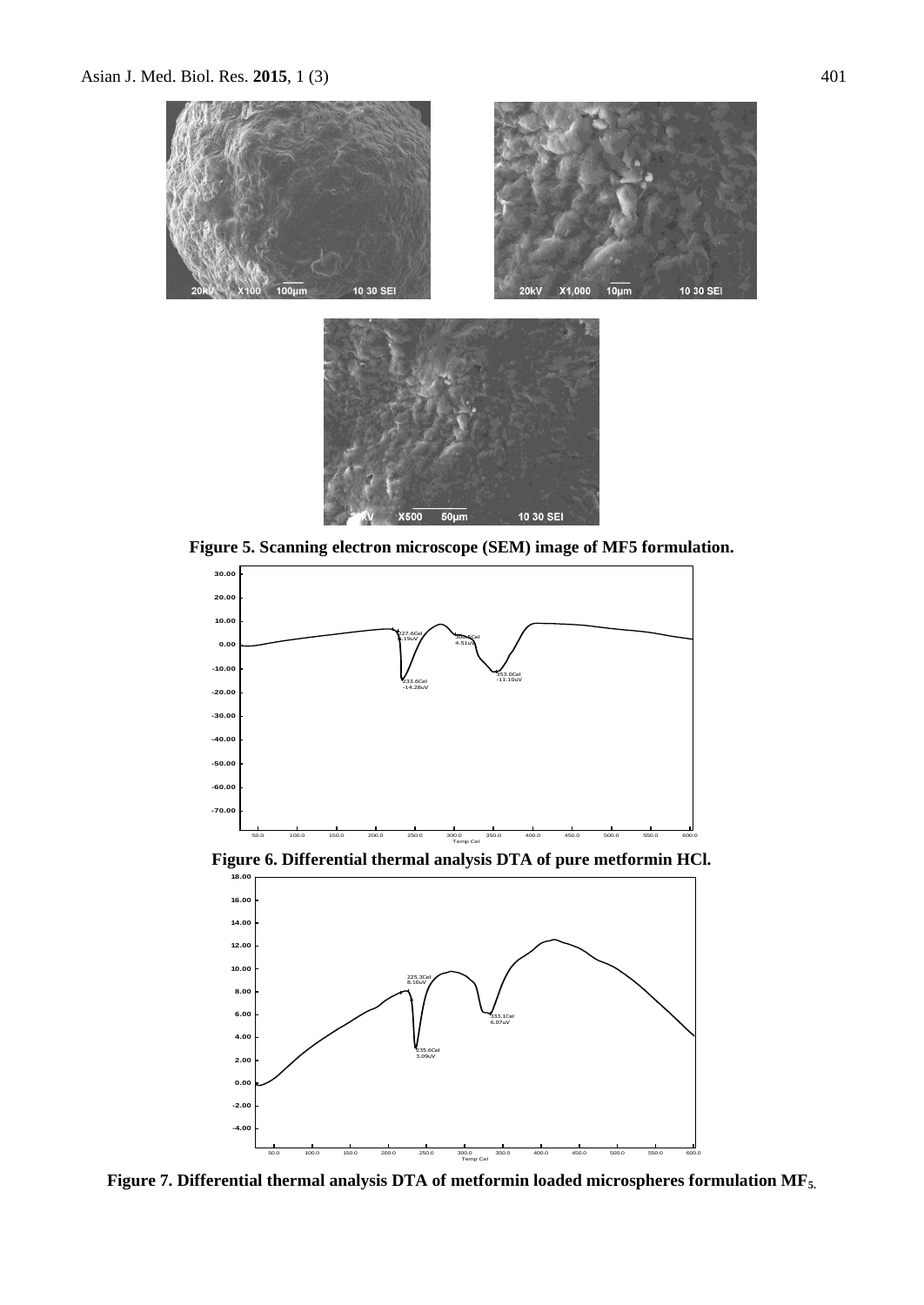





**Figure 9. FTIR spectra of formulation MF5.**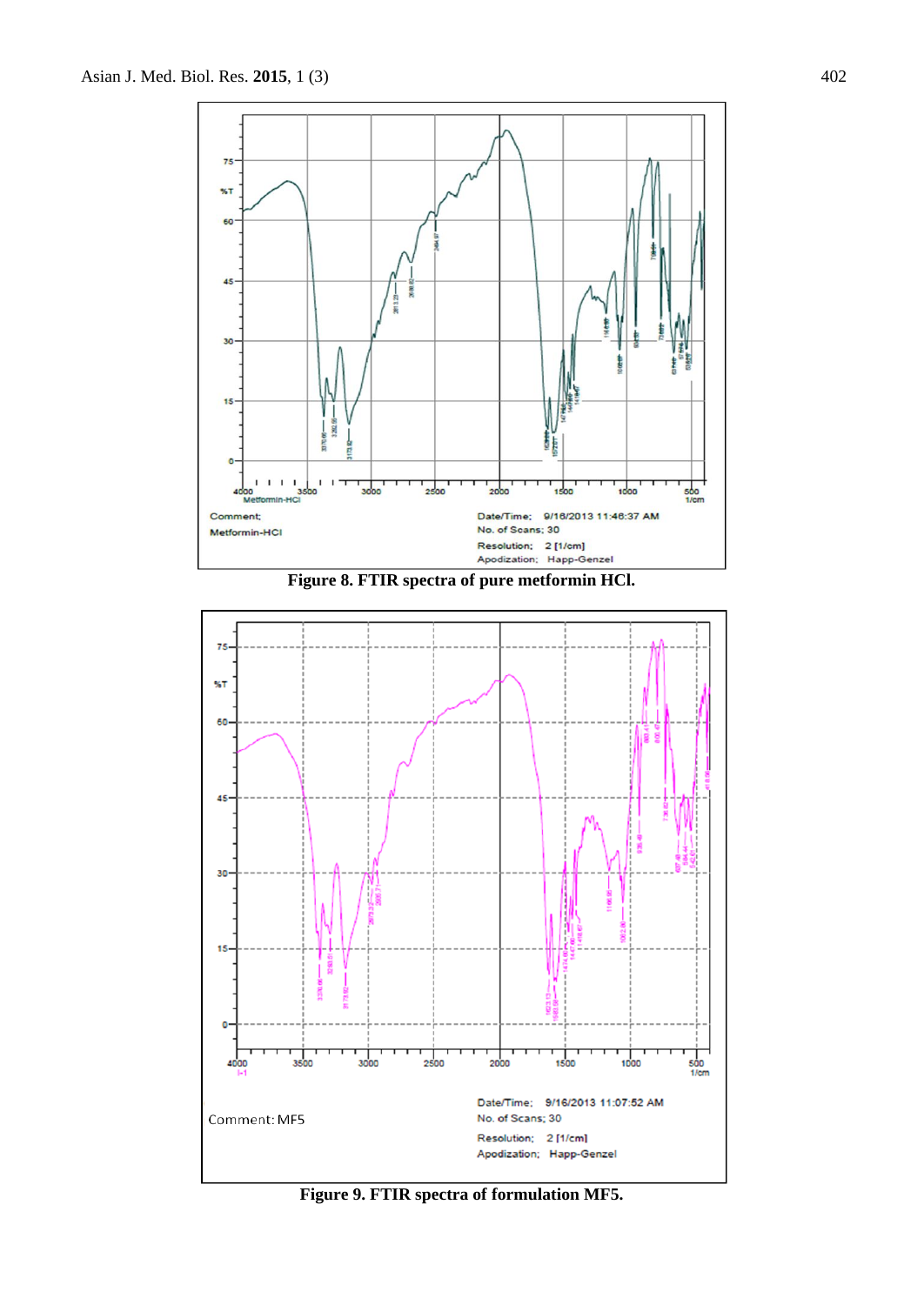# **3. Results and Discussion**

# **3.1. Actual drug loaded and percentage yield**

Actual drug loading and percentage yield of the prepared microspheres were carried and the results are summarized in Table 2**.** The range of actual drug loading varies from 10.64% to 18.84%. Percentage yield of different formulation was determined by weighing the microspheres after drying. The percentage yield of different formulation was in range of 74.90% to 91.06 %. Percentage yield increases with increasing polymer concentration in the formulation.

# **3.2. Drug entrapment efficiency (DEE)**

Drug entrapment efficiency increases from 73.33 % to 96.74 % (Table 2) as polymer concentration increase respectively. When concentration of the polymer increased high viscosity and fast solidification of the dispersed phase contributed to reduce porosity of the micro particles as well. The contribution of a high polymer concentration to the loading efficiency can be interpreted in three ways. First, when highly concentrated, the polymer precipitates faster on the surface of the dispersed phase and prevents drug diffusion across the phase boundary. Second, the high concentration increases viscosity of the solution and delays the drug diffusion within the polymer droplets (Bodmeier and McGinity, 1988). Third, the high polymer concentration results large size of microspheres which result in loss of drug from surface during washing of microspheres is very less as compare to small microsphere.

# **3.3. Floating behaviour of microsphere**

The purpose of preparing floating microspheres was to extend the gastric residence time of a drug. The microspheres were spread over the surface of a simulated gastric fluid and the fraction of microspheres buoyant and settled down as a function of time was quantities. Hollow Microspheres were dispersed in 0.1 HCl containing Tween 20 (0.02% w/v) to simulate gastric fluid. Eudragit polymer goes into solution forming pores on microspheres due to matrix erosion. This phenomenon makes the microspheres to float (Manish *et al.*, 2012). Floating ability of different formulations was found to be differed according to drug polymer ratio. The percentage buoyancy for different formulation was found in range from 86.0% to 94.31% respectively as shown in Table 2. The buoyancy result indicates that all formulations floated for more than 12 hours over the surface of the dissolution medium without any apparent gelation. The microsphere showing lower densities influence buoyancy, and they were to be retained for longer than 12 hours, which helped in improving the bioavailability of Metformin Hcl Percentage buoyancy of prepared microspheres are high and showing Combination of E.C and Eudragit RSPO are good carrier for FDDS.  $MF<sub>5</sub>$  formulation showed best appropriate balance between buoyancy and drug release rate.

# **3.4.** *In-vitro* **drug release study**

Ideal property of floating microspheres includes high buoyancy and sufficient sustained release of drug in pH 6.8. Percent drug release rate of MF3, MF6 and MF9 (68.51%,70.22% and 63.02%) formulations in 8h, which is slow and incomplete drug release. In order to increases the percent drug release rate, decrease the ratio of Eudragit and ethyl cellulose MF1, MF4 and MF7 (87.97%, 78.13% and 86.19%) formulation shows high release rate with low buoyancy because of low polymer concentration (1:1). MF2 and MF8 (81.14% and 78.64%) shows sufficient sustained release with less buoyancy. MF5 formulation showed appropriate balance between buoyancy (94.31%) and drug release rate (74.81%), it may consider as a best formulation. The release profiles are shown in Figures 1, 2, 3 and 4. Different release profile were plotted to find out the best fitted models and to observe the release pattern of metformin HCl from the ethyl cellulose (EC) and Eudragit containing floating microspheres. Drug release pattern was evaluated in 0.1 N HCl and phosphate buffer pH 6.8. Eudragit RS100, Eudragit RSPO and Eudragit RLPO which is present in all formulation has low permeability in acid medium. Since Eudragit is less soluble in acidic pH, release of drug in 0.1 N HCl was generally low compared to phosphate buffer pH 6.8.

Kinetics and mechanism of drug release from all formulation was evaluated on the basis of zero order, Higuchi equation and Peppas model. All the formulations were best fitted with Korsemeyer model as shown in Table 3. The release exponent  $n > 0.45$  and  $n < 0.89$  for all the formulations showed non-fickian (case II) anomalous release that indicate release of drug refers to a combination of both diffusion and erosion.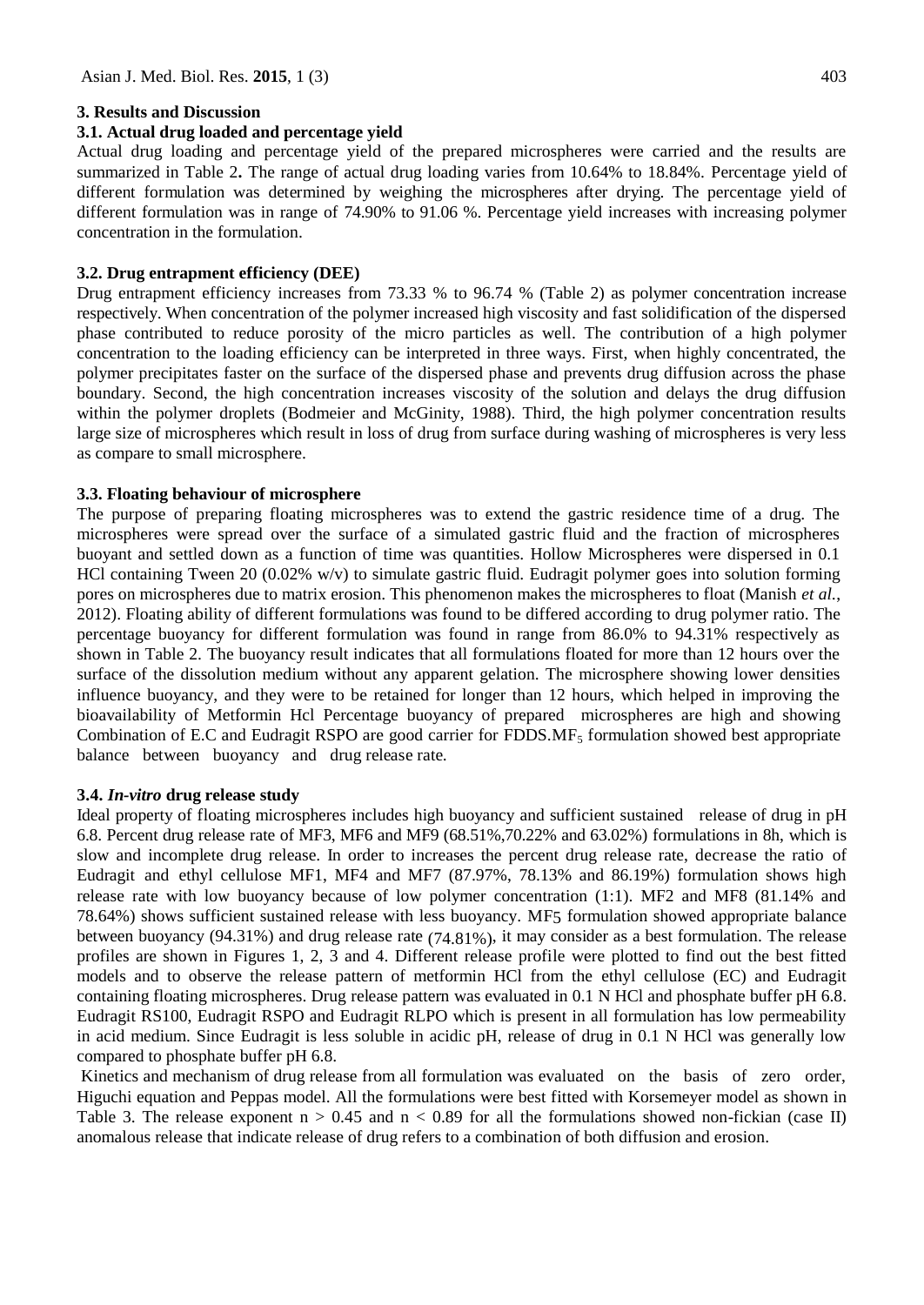### **3.5. IR spectroscopy**

FT-IR spectra of metformin HCl alone and its combination with polymers are shown in Figures 8 and 9. An FT-IR spectrum of pure metformin HCl showed the peaks such as primary-amine (N-H) asymmetric stretching (3370.66cm−1), primary-amine (N-H) symmetric stretching (3292.55 cm−1), secondary-amine (N-H) symmetric stretching (3173.92 cm−1), primary-amine (N-H) bending (1629.88cm−1), C−H stretch (2813.23cm−1), C-H bending (1447.60), imines (C=N) stretching (1572.01 cm−1 ), C-N stretching (1166.95 cm−1 ). These peaks can be considered as characteristic peaks of metformin HCl which indicate there is no drug polymer incompatibility was observed.

### **3.6. Surface morphology**

SEM studies has shown that particles made MF5 was spherical with a slight rough surface morphology as shown in Figure 5 and aggregated with small pores. The surface of the drug loaded microspheres manifested the presence of drug particles which is clearly visible from outside at high magnification. Pores present in the microspheres may be supposed to allow drug release from microspheres by the mechanism of surface erosion and diffusion (non-Fickian transport).

#### **3.7. Differential thermal analysis (DTA)**

The Physical state of drug inside the ethyl cellulose and Eudragit containing microspheres was assessed by thermal analysis. DTA has been one of the most widely used calorimetric techniques to characterize the physical state of drug in the polymeric matrix. Figures 6 and 7 depicts the DTA thermo gram of metformin HCL and formulation MF5 (metformin HCl, ethyl cellulose and Eudragit-RSPO) respectively. The DTA thermo gram of metformin exhibited a single sharp endothermic peak at 233°C corresponding to its melting transition temperature. The thermo gram of the formulation of formulation MF5 showed same melting point 235°C as pure metformin HCL endothermic peak of 233°C and no such characteristic peak, indicating that the drug was uniformly dispersed at the molecular level in microspheres and compatible with polymers.

#### **4. Conclusions**

From this study it is concluded that the formulation MF5 was a good formulation. Where the formulation was having 94.31% buoyancy with 8 hour control release or longer and would be capable of reducing the frequency of administration depending upon the formulation variable. All the formulations prepared by emulsion solvent evaporation were found to follow the Korsemeyer release mechanism. SEM studies the formulation was found in spherical nature. From FTIR study, there is no interaction between drug and polymer. From the DTA curves, the drug was found; there was not thermal change in formulations compared to pure metformin HCl which indicates that metformin HCl is compatible with the polymers. So, the formulation MF5 is more effective and it is concluded that the prepared floating microspheres of metformin HCl may prove to be potential candidate for safe and effective sustained drug delivery over an extended period of time which can reduce dosing frequency.

# **Conflict of interest**

None to declare

# **References**

- Baumgarter S, J Kristl, F Vrecer, P Vodopivec and B Zorko , 2000. Optimization of floating matrix tablets and evaluation of their gastric residence time. Int. J. Pharm., 195: 125-135.
- Bodmeier R and JW McGinity, 1998. Solvent selection in the preparation of PLA microspheres prepared by the solvent evaporation method. Int. J. Pharm., 43: 179-186.
- Chein G and W Hao, 1998. *In-vitro* performance of floating sustained- release capsule of verapamil. Drug Dev. Ind. Pharm., 24: 1067-1072.
- Debjit B, B Chiranjib, C Margret, B Jayakar and KP Sampath, 2009. Floating drug delivery system a review. Scholars Research Library*,* 1:199-218.
- Garg R and GD Gupta, 2008. Progress in controlled gastro retentive delivery systems. Trop. J. Pharm. Res. , 7: 1055-1056.
- Gopalakrishnan S and A Chenthilnathan, 2011. Floating Drug Delivery Systems: A Review. J. Pharm. Sci. Technol*.*, 3: 548-554.